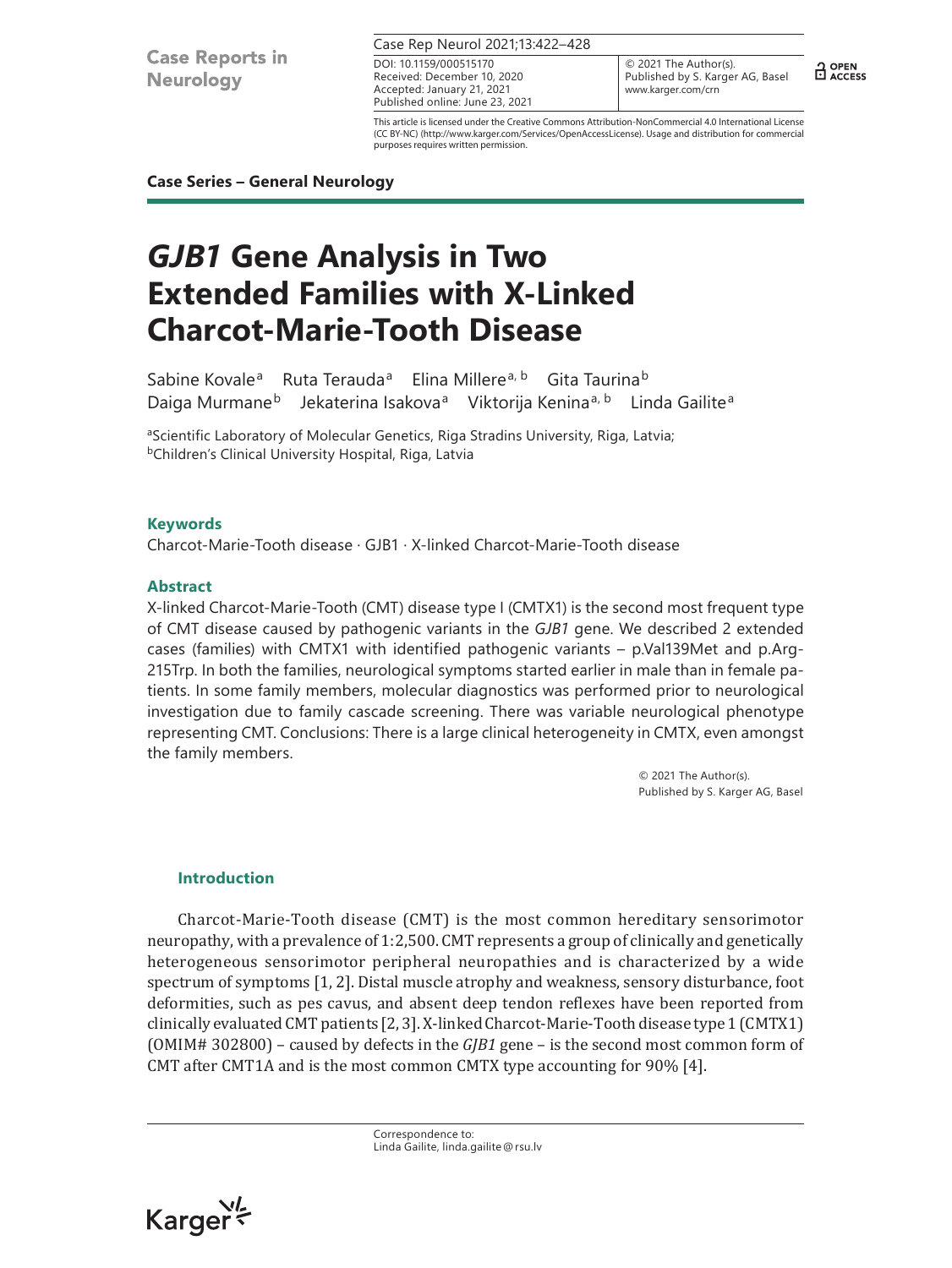|                        | Case Rep Neurol 2021;13:422-428 |                                                        |  |
|------------------------|---------------------------------|--------------------------------------------------------|--|
| <b>Case Reports in</b> | DOI: 10.1159/000515170          | © 2021 The Author(s). Published by S. Karger AG, Basel |  |
| <b>Neurology</b>       |                                 | www.karger.com/crn                                     |  |

Kovale et al.: Two Extended Families with X-Linked Charcot-Marie-Tooth Disease

The *GJB1* gene encodes the protein connexin 32 (CX32), which is expressed in peripheral nervous system myelinating Schwann cells and thereby in both nerves and ganglia [[5–](#page-6-4)[7\]](#page-6-5). All pathogenic *GJB1* variants can be classified into either ones that result in the absence of CX32 protein on the cell membrane and cause cell trafficking defects or ones where CX32 protein is found on the cell membrane but the gating function is changed. In both cases, the CX32 protein has impaired or no function [[8\]](#page-6-6). The loss of CX32 protein function leads to altered ion and small-molecule trafficking and ultimately cell oedema. Furthermore, a gain-of-function defect resulting in central nervous system presentation has been reported [\[9](#page-6-7)].

In general, the onset of CMTX1 symptoms is reported during late childhood/adolescence. CMTX occurs earlier and more severely in male individuals; most male patients are clinically symptomatic by the age of 10 [\[9](#page-6-7), [10\]](#page-6-8). For two-thirds of female cases, due to X-inactivation, the mutant allele is expressed in a proportion of the cells, making the symptoms milder [[11](#page-6-9)]. However, one-third of the female patients clinically resemble the affected male ones [[12](#page-6-10)]. Since the longest nerves in the body are affected first, the lower extremities are affected earlier than the upper [\[3\]](#page-6-2). Most often, the initial symptom is gait disturbance [\[10](#page-6-8)]. Having said that, many individuals experience subtle signs even earlier, such as motor delay, decreased athletic abilities, hip dysplasia, scoliosis, foot abnormalities, or pain; however, these signs can resemble many other childhood neurological diseases [[3,](#page-6-2) [13](#page-6-11)]. From the small number of studies on CMTX within families, the phenotypic variance has been noted amongst family members [\[14](#page-6-12)[–16\]](#page-6-13).

#### *Aim of the Study*

The aim of this study was to examine the phenotype of CMTX in 2 large families where CMTX is caused by 2 pathogenic variants, namely, p.Val139Met located in the transmembrane domain and p.Arg215Trp located in the intracellular domain.

# **Case Report/Case Presentation**

#### *Materials and Methods*

The study protocol was approved by the Central Medical Ethics Committee of Latvia (No. 3/18-03-21). All participating patients or their parents gave signed informed consent. The patients were from 2 large families where CMTX1 was confirmed by molecular analysis.

DNA was isolated from peripheral blood using a commercial kit (Analytik Jena, Jena, Germany). *GJB1* sequencing was performed using Sanger sequencing (BigDye Terminator Kit v.3.1) according to the manufacturer's protocol (Thermo Fisher Scientific, Waltham, MA, USA). The primer sequences used were as previously described (Tomaselli et al. [\[14\]](#page-6-12) 2017). For probands, all genes were sequenced. DNA sequences were aligned with the reference sequences NG\_008357.1, NM\_001097642.2, and NP\_000157.1. Two variants were identified – p.Arg215Trp (c.643C>T, R215W, and rs879254099) and p.Val139Met (c.415 G>A, V139M, and rs104894812).

For family members, clinical and neurophysiological evaluation was performed in an outpatient setting. Standardised tests used for CMT patients were employed – CMT Neuropathy Score version 2 (CMTNSv2) and 6-min walk distance (6MWD) [[17](#page-6-14)]. Neuropathic pain was evaluated using the DN4 scale, and the patients also responded to an in-house socio-demographic questionnaire. Following the identification of the index patient in both families, targeted screening for the identified variant was performed for family members after genetic consultation. The pedigree and identified genotypes are shown in Figure 1.

Seven members from the family No. 1 (p.Arg215Trp) were tested: 3 female and 4 male individuals. Two of the male patients showed the *GJB1* p.Arg215Trp variant in the hemizygous

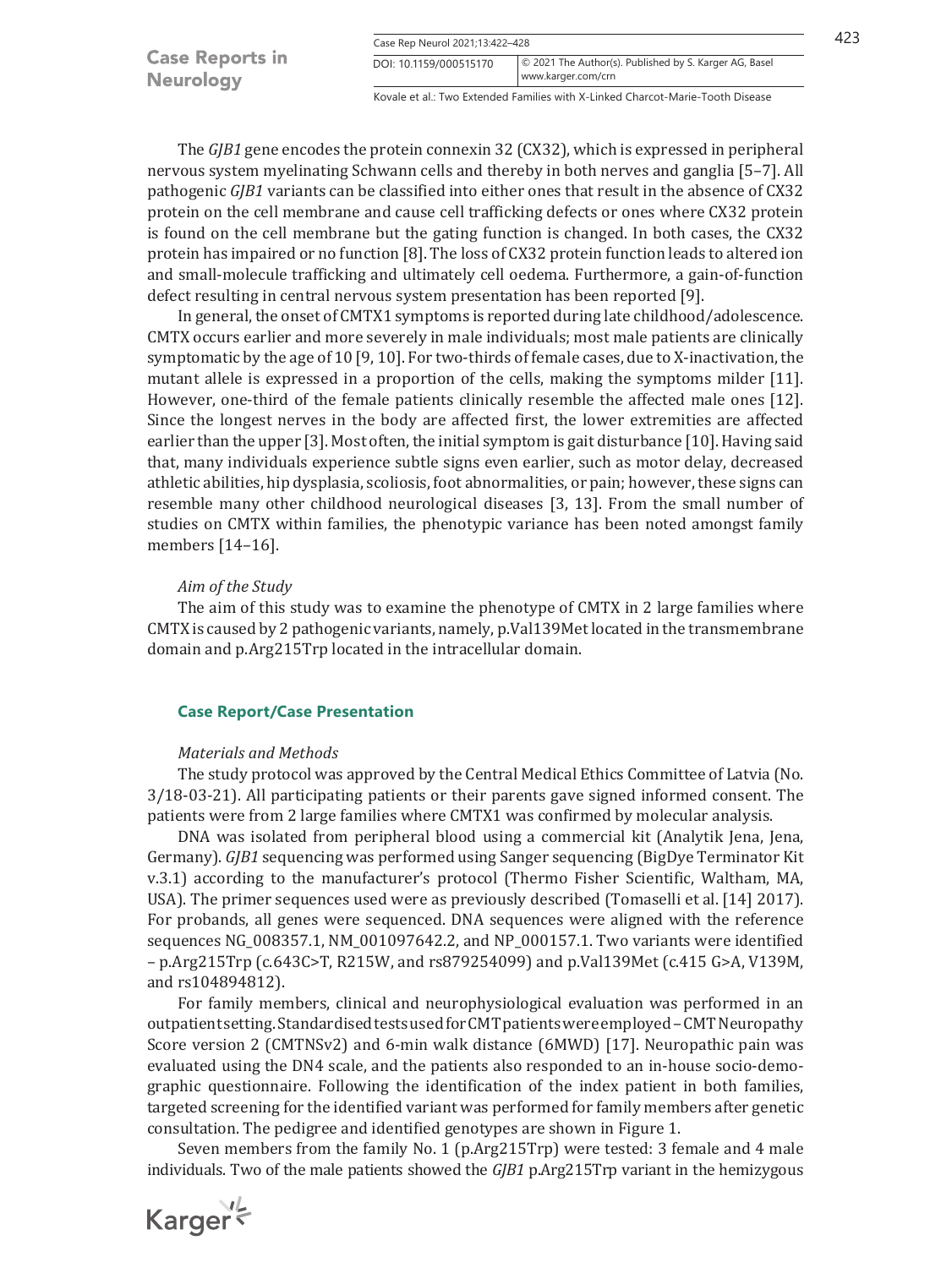|                        | Case Rep Neurol 2021;13:422-428 |                                                        |  |
|------------------------|---------------------------------|--------------------------------------------------------|--|
| <b>Case Reports in</b> | DOI: 10.1159/000515170          | © 2021 The Author(s). Published by S. Karger AG, Basel |  |
| <b>Neurology</b>       |                                 | www.karger.com/crn                                     |  |

Kovale et al.: Two Extended Families with X-Linked Charcot-Marie-Tooth Disease

state (ID106 and ID12) (the other 2 male patients were negative), whereas all 3 of the female individuals showed the variant in the heterozygous form (ID11, ID107, and ID105). The aged patients first reported symptoms ranged between 1 year and 14 years. One family member had her molecular diagnosis confirmed within the first year of life (6 months); a nerve conduction study was not performed at the time as examination of her psychomotor development showed it to be appropriate for her age. The other patients were tested because they were already exhibiting a classic symptom of CMTX – pes cavus. The clinical and neurophysiological findings are shown in Table 1. The clinical hereditary neuropathy diagnosis was made for 4 family members and ranged between 7 and 49 years of age. Nerve conduction studies showed axonal polyneuropathy in the majority of the affected family members. Almost all affected family members had a foot deformity. None of the patients had signs of neuropathic pain.

Nine members from family No. 2 (p.Val139Met) were tested: 5 female and 4 male individuals. Two male patients had the *GJB1* p.Val139Met variant in the hemizygous state and 4 female patients had the variant in a heterozygous form. The remaining family members (2 male and 1 female patients) tested negative for the pathogenic variant. The age at the onset of symptoms ranged between 10 and 17 (average age 13.3) years. Prior to molecular diagnosis, the clinical hereditary neuropathy diagnosis was confirmed for 3 family members ranged between 16 and 41 (average 32) years. Nerve conduction studies showed demyelinating polyneuropathy in half of the family members. Furthermore, pes cavus was observed in 4 of the 6 pathogenic variant-positive family members. CMTNSv2 showed a more severe clinical phenotype in the male patients. These patients also demonstrated the shortest 6MWD, despite not being the oldest family representatives. The youngest family members (3 female patients) had the lowest CMTNSv2. The score increased due to nerve conduction study abnormalities only; the normal 6MWD was preserved. Two family members complained about neuropathic pain, indicating possible small nerve fibre damage. None of the CMTX patients exhibited central nervous system involvement, and it had not been previously reported in their medical records.

For the p.Arg215Trp variant, the average age at the onset of first symptoms was 7.5 years for male and 8 years for female patients. For the p.Val139Met variant, it was 11.5 years for male and 17 years for female patients. The family with the p.Arg215Trp variant showed more variable clinical manifestations than the family with the p.Val139Met variant.

#### **Discussion/Conclusion**

Our clinical evaluation of family No. 1 and family No. 2 is consistent with the theoretical information detailed in previous studies [[14–](#page-6-12)[16](#page-6-13)]. The *GJB1* gene pathogenic variants p.Val139Met and p.Arg215Trp result in the absence of functional gap junction channels or plaques, although mutant CX32 protein is transported to and inserted into the cell membrane. Both variants have suggested a dominant negative effect in female individuals, with p.Arg215Trp effect being less than p.Val139Met [[18](#page-6-15)]. In our group, male individuals were affected earlier than female ones, that is, opposite to the dominant negative effect.

**Fig. 1.** Pedigrees with CMTX. Left panel: No. 1 family with the identified p.Arg215Trp variant in the GJB1 gene. Right panel: No. 2 family with the identified p.Val139Met variant in the *GJB1* gene. The pedigrees show the ID number and the age of molecular diagnosis (age of clinical symptom manifestation), and identified pathogenic variant and its status. The entries of individuals who are/were affected but have no data are a result of pathogenic variant DNA not being available. NA, not applicable. CMTX, X-linked Charcot-Marie-Tooth disease; ID, identification.

Karger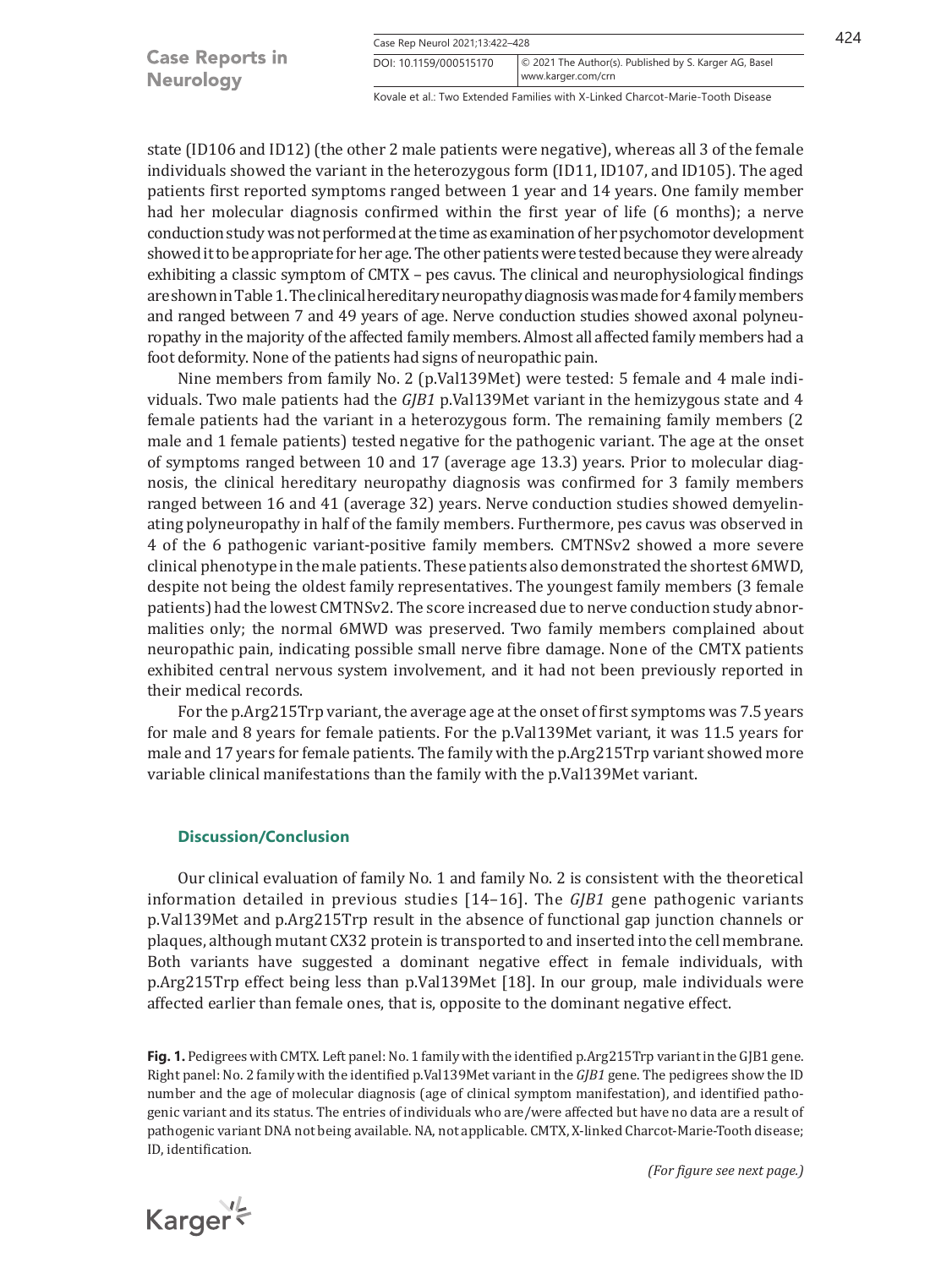|                                            | Case Rep Neurol 2021;13:422-428 |                                                                                |  |
|--------------------------------------------|---------------------------------|--------------------------------------------------------------------------------|--|
| <b>Case Reports in</b><br><b>Neurology</b> | DOI: 10.1159/000515170          | © 2021 The Author(s). Published by S. Karger AG, Basel<br>www.karger.com/crn   |  |
|                                            |                                 | Kovale et al.: Two Extended Families with X-Linked Charcot-Marie-Tooth Disease |  |



Karger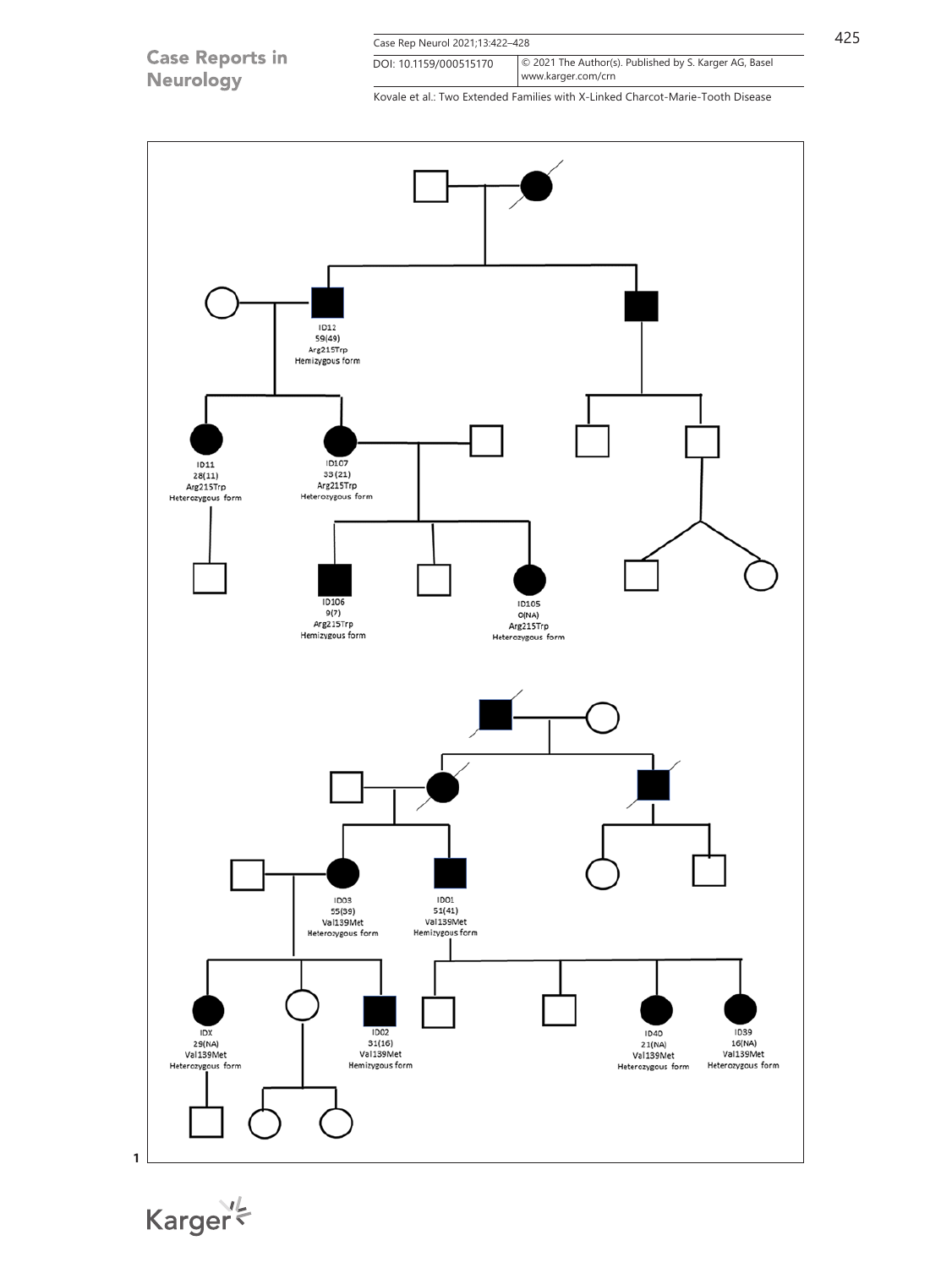# **Case Reports in** Neurology

Karger

| Case Rep Neurol 2021;13:422-428 |                                                        |  |
|---------------------------------|--------------------------------------------------------|--|
| DOI: 10.1159/000515170          | © 2021 The Author(s). Published by S. Karger AG, Basel |  |
|                                 | www.karger.com/crn                                     |  |

Kovale et al.: Two Extended Families with X-Linked Charcot-Marie-Tooth Disease

|                  |        |                                                                |                                                                   | Table 1. Clinical description of the pathogenic variant-positive CMTX patients from the 2 families                                                         |              |                                                                                                                                                                                                                                                                                                                                                      |                                                                |               |            |
|------------------|--------|----------------------------------------------------------------|-------------------------------------------------------------------|------------------------------------------------------------------------------------------------------------------------------------------------------------|--------------|------------------------------------------------------------------------------------------------------------------------------------------------------------------------------------------------------------------------------------------------------------------------------------------------------------------------------------------------------|----------------------------------------------------------------|---------------|------------|
|                  | Gender | molecular (clinical)<br>diagnosis occurred<br>Age, years, when | mptoms<br>when<br>the patient first<br>reported sy<br>Age, years, | Neurophysiological findings                                                                                                                                | cavus<br>Pes |                                                                                                                                                                                                                                                                                                                                                      | Foot 6MWD in meters CMTNSv2 Neuropathic<br>drop (normal value) |               | pain (DN4) |
|                  |        | Family No. 1 with the p.Arg215Trp pathogenic variant           |                                                                   |                                                                                                                                                            |              |                                                                                                                                                                                                                                                                                                                                                      |                                                                |               |            |
| ID12             | Male   | 59 (49)                                                        | $\overline{14}$                                                   | Motor-sensory demyelinating polyneuropathy                                                                                                                 | +            | +                                                                                                                                                                                                                                                                                                                                                    | 200 (580)                                                      | 25            | ı          |
| 111              | Female | 28 (11)                                                        |                                                                   | Motor-sensory axonal polyneuropathy                                                                                                                        |              | I                                                                                                                                                                                                                                                                                                                                                    | 600 (500)                                                      |               | I          |
| ID107            | Female | 33 (21)                                                        | 12                                                                | Motor-sensory axonal polyneuropathy                                                                                                                        |              |                                                                                                                                                                                                                                                                                                                                                      | 350 (500)                                                      | $\frac{5}{1}$ | T          |
| ID106            | Male   | 9(7)                                                           |                                                                   | Motor-sensory axonal polyneuropathy                                                                                                                        |              |                                                                                                                                                                                                                                                                                                                                                      | NA                                                             | Ln            | I          |
| ID105            | Female | $0.5$ (NA)                                                     | NА                                                                | $\Xi$                                                                                                                                                      |              |                                                                                                                                                                                                                                                                                                                                                      | NА                                                             | $\Xi$         | ı          |
|                  |        | Family No. 2 with the p.Val139Met pathogenic variant           |                                                                   |                                                                                                                                                            |              |                                                                                                                                                                                                                                                                                                                                                      |                                                                |               |            |
| ID03             | Female | 55 (39)                                                        |                                                                   | Motor-sensory demyelinating polyneuropathy                                                                                                                 | $\ddot{}$    |                                                                                                                                                                                                                                                                                                                                                      | 330 (500)                                                      | 20            | $\ddot{}$  |
| 1D02             | Male   | 31 (16)                                                        | 13                                                                | Motor-sensory demyelinating polyneuropathy                                                                                                                 |              |                                                                                                                                                                                                                                                                                                                                                      | 350 (580)                                                      | 23            | +          |
| ID <sub>01</sub> | Male   | 51 (41)                                                        | 10                                                                | Motor-sensory demyelinating polyneuropathy                                                                                                                 | ı            | +                                                                                                                                                                                                                                                                                                                                                    | 250 (580)                                                      | 29            | ı          |
| ID40             | Female | 21 (NA)                                                        |                                                                   | Motor-sensory axonal - demyelinating<br>polyneuropathy                                                                                                     |              | I                                                                                                                                                                                                                                                                                                                                                    | 620 (500)                                                      | S             | ı          |
| ID39             | Female | 16 (NA)                                                        |                                                                   | Motor-sensory axonal - demyelinating<br>polyneuropathy                                                                                                     | +            | I                                                                                                                                                                                                                                                                                                                                                    | NA                                                             | 2             | I          |
| IDX              | Female | 29 (NA)                                                        |                                                                   | Motor-sensory axonal - demyelinating<br>polyneuropathy                                                                                                     | I            | $\begin{array}{c} \rule{0.2cm}{0.15mm} \rule{0.2cm}{0.15mm} \rule{0.2cm}{0.15mm} \rule{0.2cm}{0.15mm} \rule{0.2cm}{0.15mm} \rule{0.2cm}{0.15mm} \rule{0.2cm}{0.15mm} \rule{0.2cm}{0.15mm} \rule{0.2cm}{0.15mm} \rule{0.2cm}{0.15mm} \rule{0.2cm}{0.15mm} \rule{0.2cm}{0.15mm} \rule{0.2cm}{0.15mm} \rule{0.2cm}{0.15mm} \rule{0.2cm}{0.15mm} \rule{$ | 600 (500)                                                      | S             | I          |
|                  |        |                                                                | neuropathique 4; CMTX, X-linked Charcot-Marie-Tooth disease.      | ND, no data; NA, not applicable; 6MWD, 6-min walk distance; "+" symptom present; "–" symptom absent; CMTNSv2, CMT Neuropathy Score version 2; DN4, douleur |              |                                                                                                                                                                                                                                                                                                                                                      |                                                                |               |            |
|                  |        |                                                                |                                                                   |                                                                                                                                                            |              |                                                                                                                                                                                                                                                                                                                                                      |                                                                |               |            |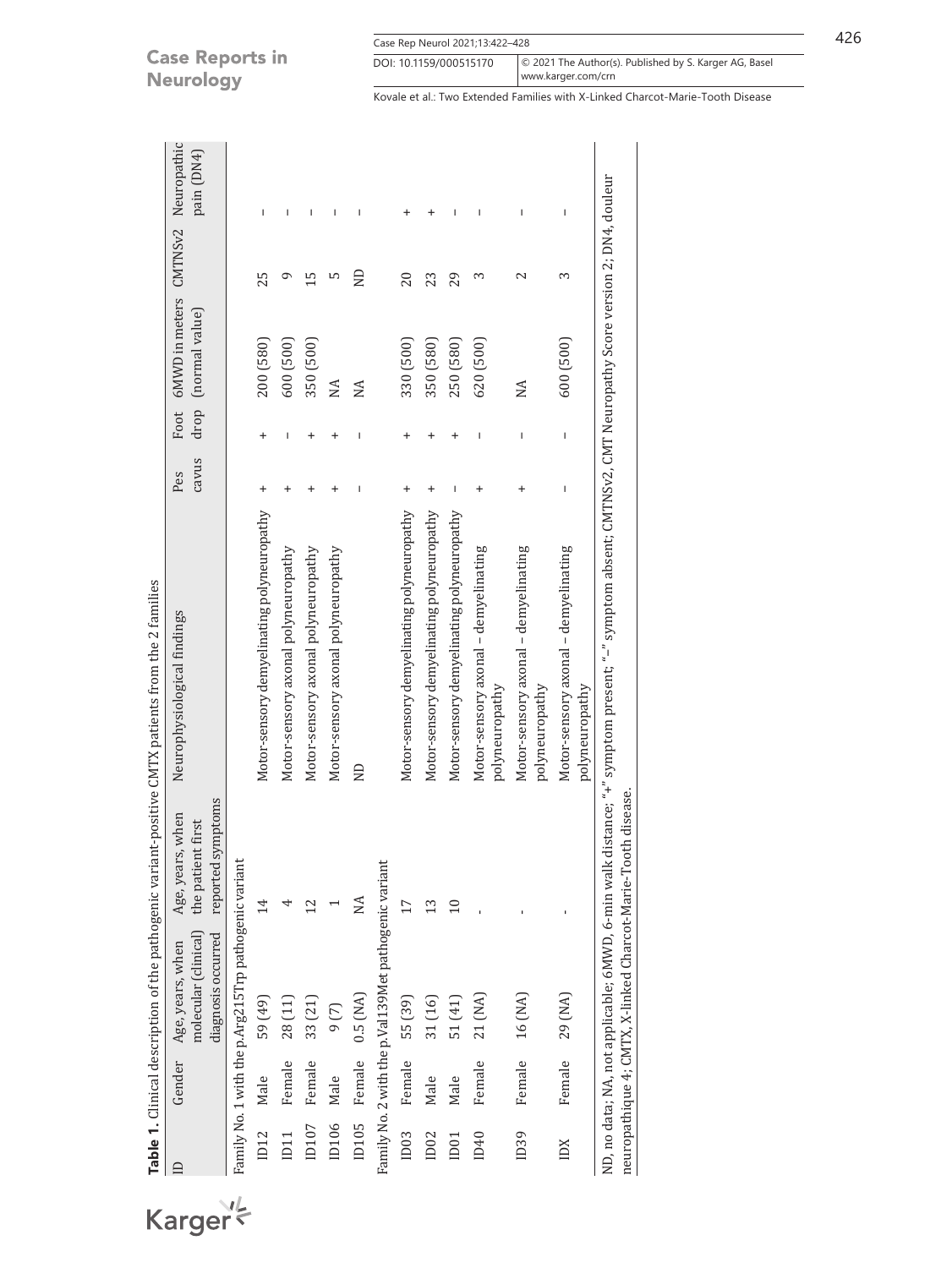|                        | Case Rep Neurol 2021;13:422-428 |                                                        |  |
|------------------------|---------------------------------|--------------------------------------------------------|--|
| <b>Case Reports in</b> | DOI: 10.1159/000515170          | © 2021 The Author(s). Published by S. Karger AG, Basel |  |
| <b>Neurology</b>       |                                 | www.karger.com/crn                                     |  |

Kovale et al.: Two Extended Families with X-Linked Charcot-Marie-Tooth Disease

In general, the symptoms of CMTX1 are first reported in the late childhood and earlier in male than in female patients [[4](#page-6-3), [9](#page-6-7)]. Our group of CMTX1 patients followed this trend; the average age at the onset of the first symptoms was 7.75 years for male and 13.3 years for female patients. Furthermore, family No. 1 with the p.Arg215Trp variant exhibited symptoms on average 5.55 years earlier. As the longer nerves are affected first [\[3](#page-6-2)], initial symptoms develop in the lower extremities. In line with this, the vast majority of affected individuals in both families (80%) demonstrated pes cavus and 60% had foot drop. Indeed, in one of the affected family members, pes cavus was observed at the toddler stage. Karakis et al. [\[3\]](#page-6-2) suggested that as pes cavus in idiopathic cases is commonly associated with CMT, patients exhibiting this foot deformity should be investigated for this disease. Additionally, Yagerman et al. [\[13\]](#page-6-11) reported that 78% of children with bilateral pes cavus were diagnosed with CMT. Regarding the 6MWD results for affected individuals who were unable to achieve the normal value for their gender (580 m for me and 500 m for women [[17\]](#page-6-14), it was found that the men performed more poorly than the women.

Other studies have reported central nervous system involvement (both clinical and subclinical) such as acute episodes of motor weakness and dysarthria in CMTX patients [[6,](#page-6-16) [7](#page-6-5)]. Moreover, magnetic resonance imaging has been used to detect white matter lesions in CMTX patients [\[19,](#page-6-17) [20](#page-6-18)]. Although the aforementioned approach is beyond the scope of this study, we conclude that our patients did not display nor disclose any episodes or symptoms that would suggest central nervous system involvement.

There are only a few reports in the literature that have studied the correlation between the genotype and phenotype in CMTX patients [\[2](#page-6-1)]. We found that the average age when symptoms were first reported was higher in the family with the p.Val139Met variant (11.5 years for male and 17 years for female patients) than in the family with the p.Arg215Trp variant (7.5 years for male and 8 years for female patients). Furthermore, as expected with CMTX being an X-linked disorder, gender differences were observed.

Our findings confirm those of others that there is a large clinical heterogeneity in CMTX, even amongst family members. The 2 families we studied exhibited similar groups of symptoms; however, cold feet and foot callosities, acrocyanosis, and pain were more common in family No. 2 than in family No. 1. Overall, family No. 1 with p.Arg215Trp showed more symptoms than family No. 2 with p.Val139Met.

A limitation of the study is that not all family members, including the affected ones, were available for molecular analysis and neurological evaluation. Also, as the family member consultations stemmed from the index patients, it is likely that some family members were diagnosed based on cascade screening, rather than neurological symptoms.

#### **Statement of Ethics**

Written informed consent was obtained from the patient for publication of this case report and any accompanying images.

# **Conflict of Interest Statement**

The authors have no conflicts of interest to declare.

#### **Funding Sources**

The study was carried out using the internal research grant in Riga Stradins University.